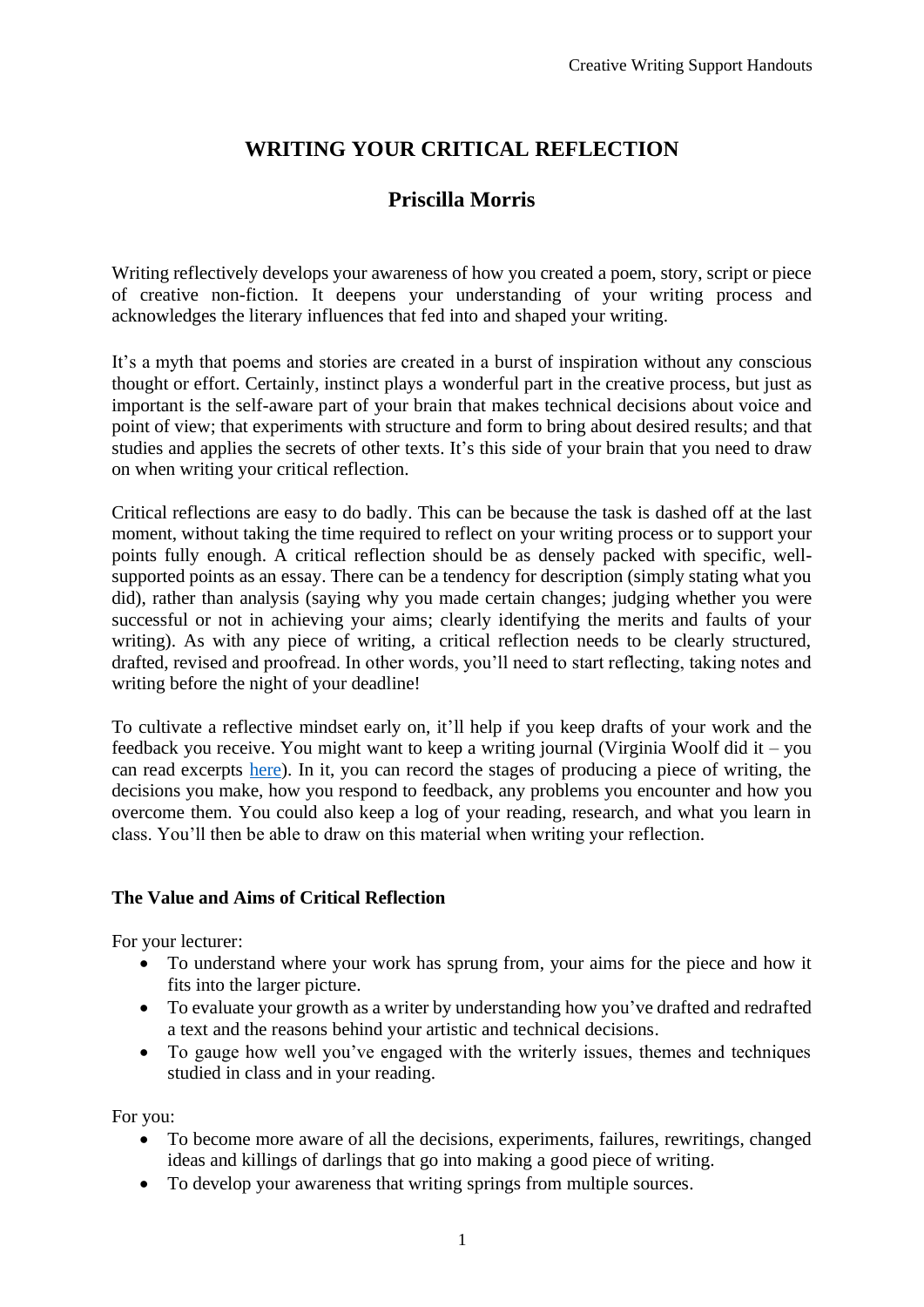- To become skilled in using the correct technical and critical vocabulary so you can analyse your own work and that of your peers.
- To develop your ability to comment in a writerly way on your writing process.
- To learn from your experiments, successes and failures, and so grow as a writer.
- To identify what is strong in your writing and where you need to improve.
- To develop your ability to read as a writer.
- To comment on your authorly aims and intentions.
- And eventually to be able to place your writing in a wider literary, theoretical, cultural, social, historical or political context.

## **REFLECTIVE QUESTIONS**

The following questions will help you to think reflectively about your work and writing process. Brainstorm and free-write your answers. Think deeply and carefully. You can then use the most insightful, revealing answers when writing your reflection.

## **Contextualising your writing**

- What influenced you as you wrote and redrafted? Jot down every single thing that has shaped your writing. Mind-mapping might be useful here so that you can see all the streams and currents that have fed into your work.
- Which writers poets, authors, playwrights work in similar ways to you?
- Did a particular novel, poem, memoir, film, piece of music or journalism, work of art or photography, radio programme, documentary, TV show or play influence your writing? And if so, how exactly? Go into detail.
- Did you do any research? Any fieldwork, interviews or trips to galleries or museums?
- Did any creative writing exercises, seminar discussions or books on the craft of writing guide or inspire you?
- What else fed into your writing? For instance, family stories, travel, childhood memories, lectures on other courses, overheard conversations.
- What form is your piece? Poem, short story, creative non-fiction, script, etc.
- What genre do you see your work fitting into? For instance, for fiction, this might include Young Adult, fantasy, crime, literary, historical, children's, and so on.
- How does your writing fit into a wider literary, theoretical, cultural or political context?

## **Analysing a specific piece of writing**

- What sparked the initial idea for your piece?
- How did you write the piece? In one swift outpouring or painstakingly sentence by sentence? Did you edit and revise as you went or at the end?
- How has your piece evolved throughout the writing process?
- What were your original goals and vision for the piece and how successfully do you think you've achieved them?
- What technical decisions did you make and why? Perhaps you wrote in the present tense to give your story a sense of immediacy. Perhaps you narrated your story from an unusual point of view (a woodworm's, a ghost's) to show what is familiar from a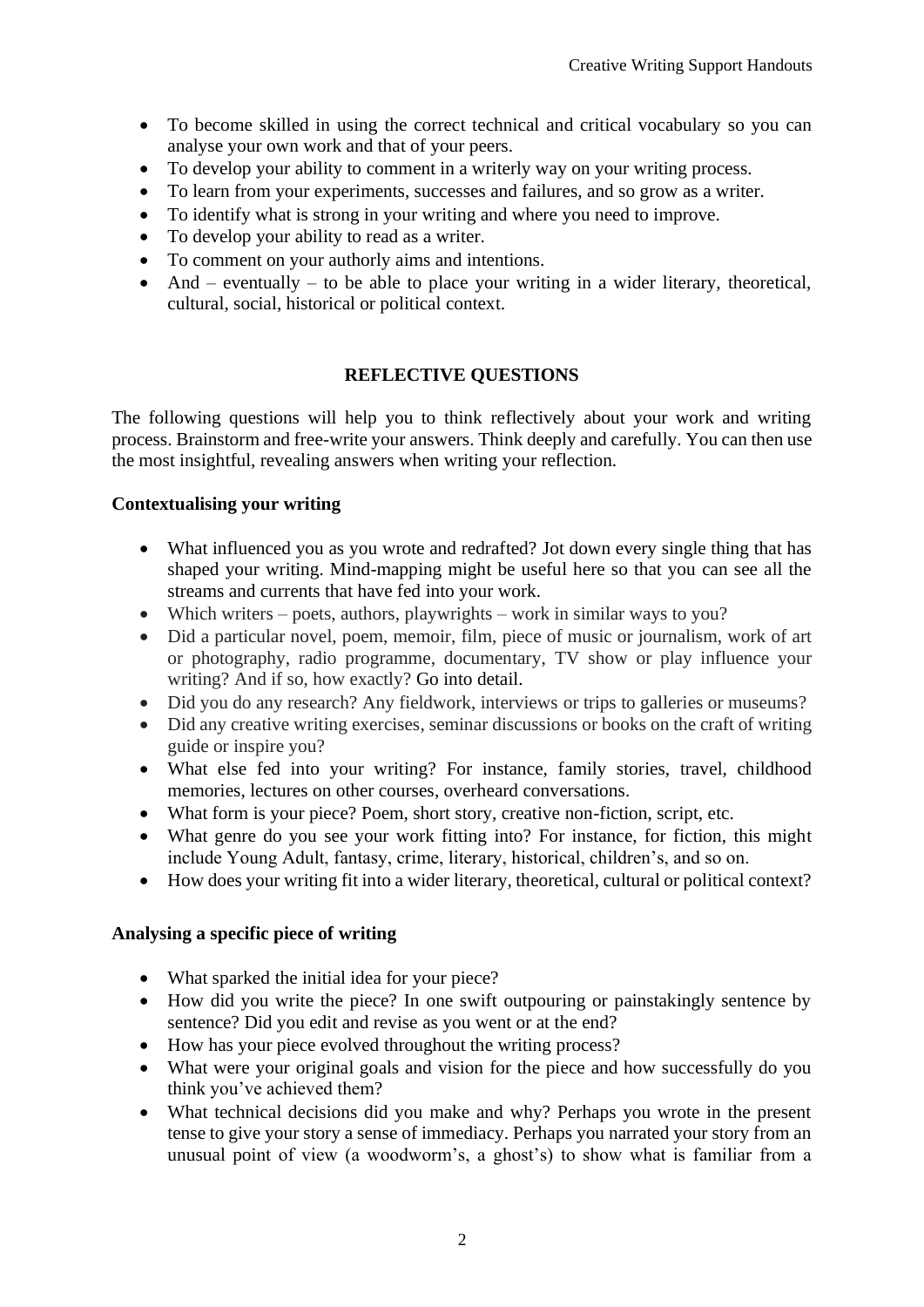different angle and draw the reader in. Think about structure, point of view, voice, imagery, form, lines, metaphor, punctuation, layout, etc.

- What problems did you encounter and how did you overcome them?
- What feedback did you receive from your tutor and peers? How did you incorporate this feedback? What feedback did you reject and why?
- After redrafting, are there still areas that you think need improvement?
- How do you feel about the final version?
- How might you develop this piece in the future?

#### **Reflecting on your process and growth as a writer**

- What have you discovered about your writing process this trimester?
- What are you drawn towards writing?
- What works for you?
- What do you find most challenging?
- What experiments did you try out? What worked? What didn't? What did you learn?
- What will you do differently next time?
- Where is there room for you to improve your writing?
- What was the moment of greatest learning for you this trimester? What breakthrough moments did you have?
- What key insights into the craft of writing fiction/poetry/scripts/creative non-fiction have you had?
- What would you like to write next?

#### **TIPS**

Ensure your reflection is **structured clearly and logically**. Some lecturers may require a fully referenced, semi-formal essay that follows a set structure. A 500-word critical reflection might involve three paragraphs, the first discussing context and influences, the second analysing the creation of a few of your portfolio pieces, the third reflecting on your writerly process and progress. Other lecturers may encourage more creativity of structure and form (for instance, a letter to your tutor or even a poem reflecting on the process of writing your poem!). Always follow your assignment guidelines and your tutor's instructions carefully.

Generally speaking, go for **a semi-academic voice**, half-way between the formal one you'd use in an academic essay and your everyday speaking voice. You'll be using 'I' a lot – it's hard to discuss your writing process without using the first person! It may help to imagine you're writing a (slightly formal) letter to your tutor. Be honest and truthful. An exploratory, curious, interested tone is appropriate as you weigh up and reflect on your writing. Own up to your difficulties. A reflection is not the place for arrogance – though please do point out what you consider to be the strengths of your work. A good reflection is one that recognises both the merits and limitations of a piece of writing, rather than simply asserting that the work is brilliant. Probably avoid non-academic words like "brilliant".

Aim to position yourself as **an observer and analyser of your writing process and of how a particular piece evolved**, rather than as a teacher explaining a text to a student or a critic reviewing a text. A critical reflection is not a literary theoretical critique of your portfolio story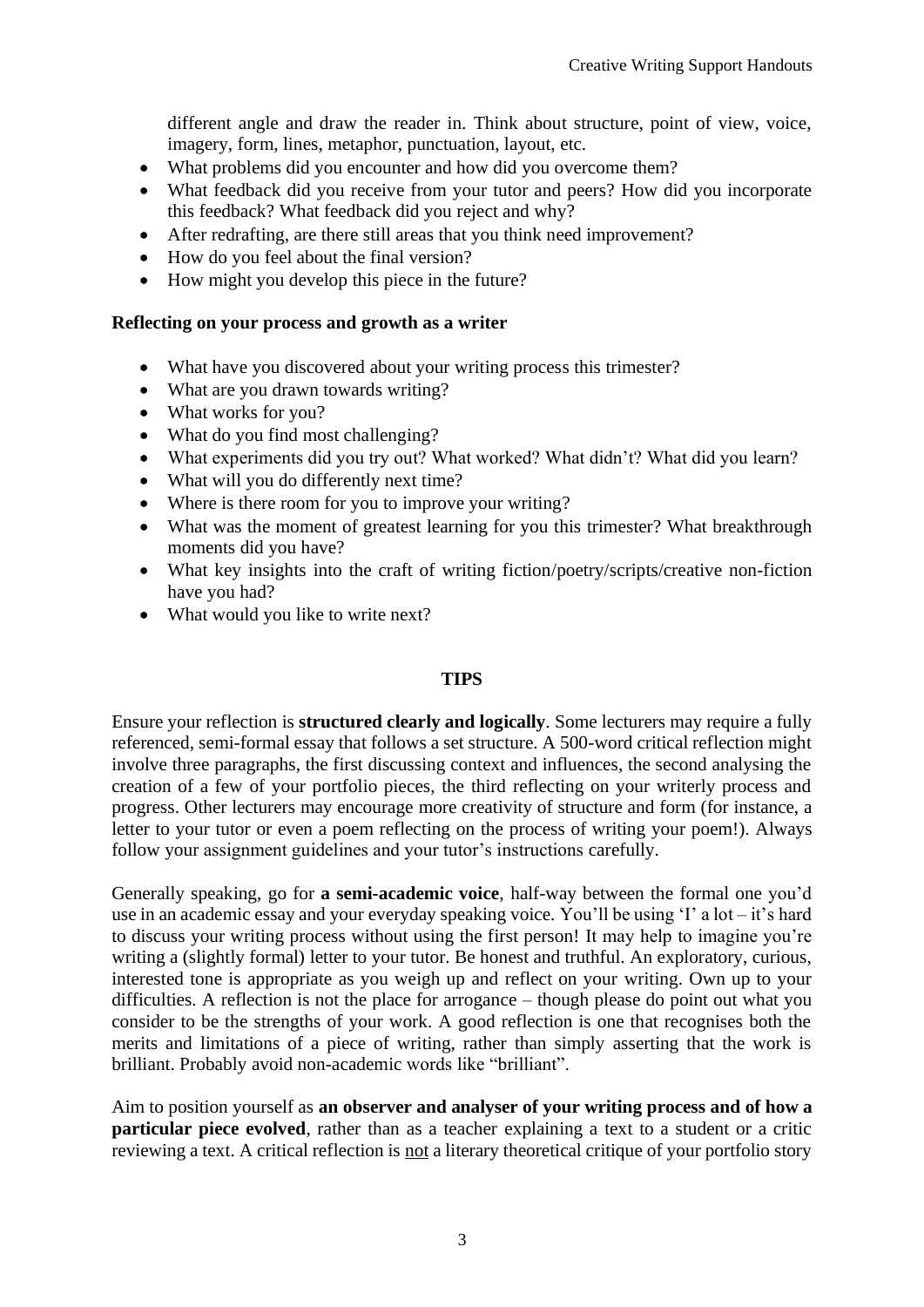or poem, but an account of how you arrived at that final, polished version. It charts the journey of your writing from initial idea through various drafts to finished manuscript.

Be as **specific and concrete** as you can. Support each point you make with examples from:

- the drafts and final version of your writing (quote the line, sentence or word)
- vour course reading, novels, poems and books on writing (quote and reference following MLA guidelines)
- your tutor's and classmates' feedback.

**Be selective**. Instead of trying to write about every aspect of your piece or every item in your portfolio, comment in depth on the most significant aspects. Focus on just a couple of poems. Creative pieces that you struggled over, drafted and redrafted until you were happy, may well produce more interesting reflective analysis than a haiku that came out perfectly first time.

## **CRITICAL REFLECTION CHECKLIST**

Once you've written a draft of your reflection, set it aside for a day or two before revising it with the help of this checklist:

- Is it well-structured with a clear division into paragraphs? There should be one topic per paragraph.
- Is it detailed and is every point supported?
- Are technical terms used frequently and accurately?
- Do you communicate clearly and concisely what you want to say?
- Is it coherent? In other words, does it make sense? Read it aloud and see!
- Is the tone appropriate?
- Is MLA  $(8<sup>th</sup>$  edition) referencing used?
- Is presentation immaculate? Have you proofread, run a spell and grammar check and made sure you are following the correct formatting guidelines?

Remember, a strong critical reflection is one that brings precise, conscious awareness to where your poem, story, script or memoir has come from, how you've crafted it, and where it fits into the larger literary picture. Writing one is excellent practice in communicating the aims and context of your work to others – useful for future applications and discussing your poetry at readings – and will help you grow as a creative writer. Happy reflecting and writing!

## **INSPIRATIONAL REFLECTIVE READING**

["Souls on Ice"](https://poets.org/text/souls-ice) by Mark Doty. A wonderful reflection on the process of writing a poem.

[Excerpts](http://creativelifestyleblog.com/diary-virginia-woolf-notable-excerpts/) from Virginia Woolf's writing diary.

George Orwell's essay ["Why I write"](https://www.orwellfoundation.com/the-orwell-foundation/orwell/essays-and-other-works/why-i-write/).

Deborah Levy's *Things I don't want to know* (2018). Reflections on the writing life.

*Writers at Work: The Paris Review interviews*, edited by George Plimpton, Secker and Warburg, 1985, 1987.